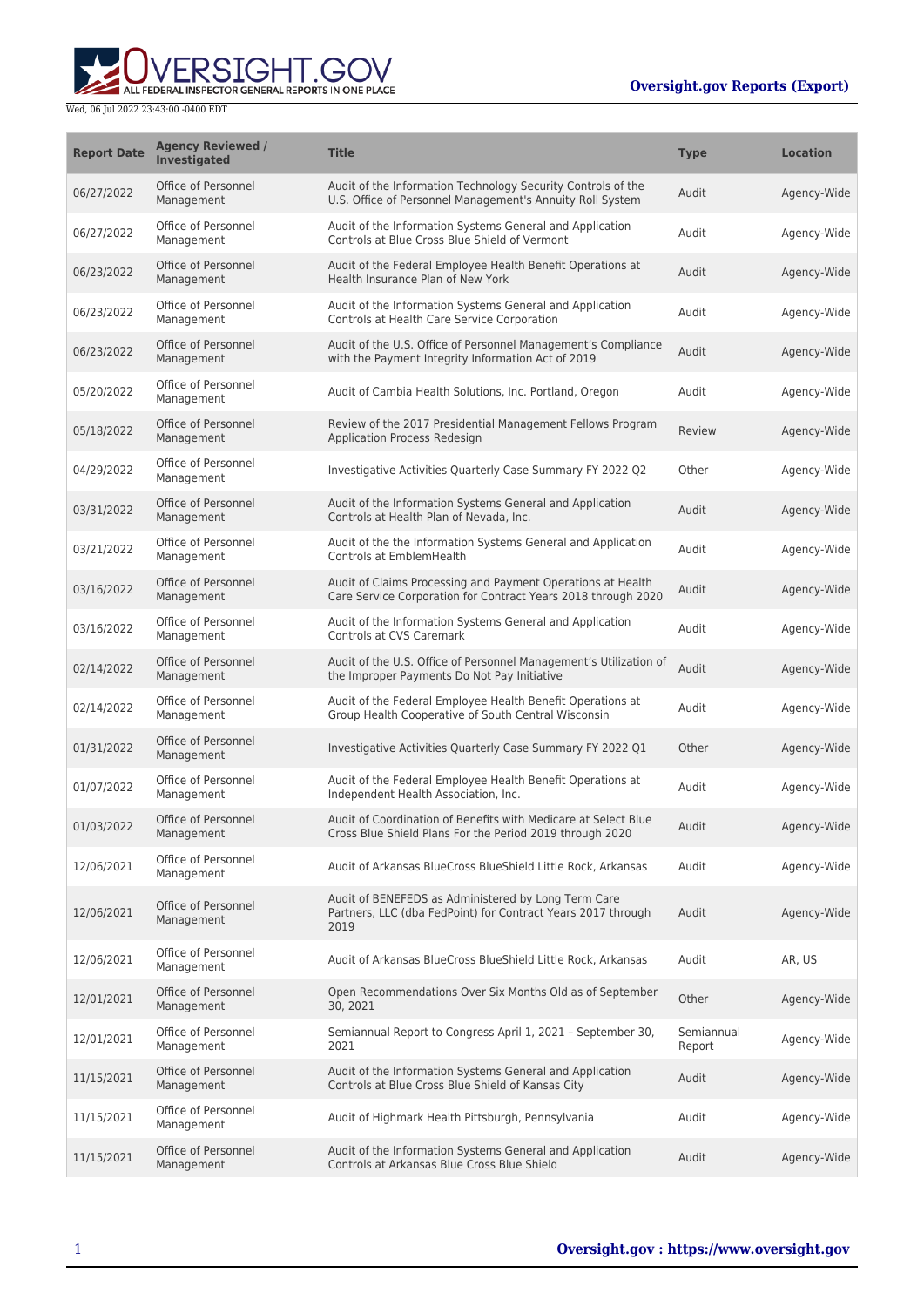

| <b>Report Date</b> | <b>Agency Reviewed /</b><br><b>Investigated</b> | <b>Title</b>                                                                                                                                                                              | <b>Type</b>                     | <b>Location</b> |
|--------------------|-------------------------------------------------|-------------------------------------------------------------------------------------------------------------------------------------------------------------------------------------------|---------------------------------|-----------------|
| 11/15/2021         | Office of Personnel<br>Management               | Audit of the Hawaii Medical Service Association's Federal<br>Employees Health Benefits Program Pharmacy Operations as<br>Administered by Caremark for Contract Years 2016 through<br>2019 | Audit                           | Agency-Wide     |
| 11/12/2021         | Office of Personnel<br>Management               | Audit of the U.S. Office of Personnel Management's Fiscal Year<br>2021 Consolidated Financial Statements                                                                                  | Audit                           | Agency-Wide     |
| 11/08/2021         | Office of Personnel<br>Management               | Audit of the U.S. Office of Personnel Management's Data<br>Submission and Compliance with the Digital Accountability and<br>Transparency Act of 2014                                      | Audit                           | Agency-Wide     |
| 10/27/2021         | Office of Personnel<br>Management               | Federal Information Security Modernization Act Audit - Fiscal<br><b>Year 2021</b>                                                                                                         | Audit                           | Agency-Wide     |
| 10/13/2021         | Office of Personnel<br>Management               | The U.S. Office of Personnel Management's Top Management<br>Challenges for Fiscal Year 2022                                                                                               | Top<br>Management<br>Challenges | Agency-Wide     |
| 10/01/2021         | Office of Personnel<br>Management               | Investigative Activities Quarterly Case Summary FY 2021 Q4                                                                                                                                | Other                           | Agency-Wide     |
| 09/30/2021         | Office of Personnel<br>Management               | Audit of the Information Technology Security Controls of the<br>U.S. Office of Personnel Management's Executive Schedule C<br>System                                                      | Audit                           | Agency-Wide     |
| 09/30/2021         | Office of Personnel<br>Management               | Audit of the U.S. Office of Personnel Management's Check<br>Receipt Process in Trust Funds                                                                                                | Audit                           | Agency-Wide     |
| 09/14/2021         | Office of Personnel<br>Management               | Audit of the Information Technology Security Controls of the<br>U.S. Office of Personnel Management's Benefits Financial<br>Management System                                             | Audit                           | Agency-Wide     |
| 09/13/2021         | Office of Personnel<br>Management               | Audit of the Information Systems General and Application<br>Controls at SelectHealth                                                                                                      | Audit                           | Agency-Wide     |
| 09/13/2021         | Office of Personnel<br>Management               | Audit of the Information Systems General and Application<br>Controls at Anthem, Inc.                                                                                                      | Audit                           | Agency-Wide     |
| 09/09/2021         | Office of Personnel<br>Management               | Audit of the Information Technology Security Controls of the<br>U.S. Office of Personnel Management's Consolidated Business<br><b>Information System</b>                                  | Audit                           | Agency-Wide     |
| 09/09/2021         | Office of Personnel<br>Management               | Audit of the U.S. Office of Personnel Management's Office of the<br>Chief Information Officer's Revolving Fund Programs                                                                   | Audit                           | Agency-Wide     |
| 08/19/2021         | Office of Personnel<br>Management               | Supplemental Audit of CareFist BlueChoice, Inc. Owings Mills,<br>Maryland                                                                                                                 | Audit                           | Agency-Wide     |
| 08/01/2021         | Office of Personnel<br>Management               | Investigative Activities Quarterly Case Summary FY 2021 Q3                                                                                                                                | Other                           | Agency-Wide     |
| 07/29/2021         | Office of Personnel<br>Management               | Audit of the Reasonableness of Selected FEHBP Carriers'<br><b>Pharmacy Benefit Contracts</b>                                                                                              | Audit                           | Agency-Wide     |
| 07/12/2021         | Office of Personnel<br>Management               | Audit of the Information Systems General and Application<br>Controls at Blue Cross Blue Shield of Minnesota                                                                               | Audit                           | Agency-Wide     |
| 07/08/2021         | Office of Personnel<br>Management               | 2021 Audit Peer Review Report                                                                                                                                                             | Other                           | Agency-Wide     |
| 07/08/2021         | Office of Personnel<br>Management               | <b>System Review Report</b>                                                                                                                                                               | Review                          | Agency-Wide     |
| 07/01/2021         | Office of Personnel<br>Management               | Investigative Activities Quarterly Case Summary FY 2021 Q2                                                                                                                                | Other                           | Agency-Wide     |
| 06/28/2021         | Office of Personnel<br>Management               | Audit of the Federal Employees Health Benefit Operations at<br>UPMC Health Plan, Inc.                                                                                                     | Audit                           | Agency-Wide     |
| 06/16/2021         | Office of Personnel<br>Management               | Payroll AUPs FY 2021                                                                                                                                                                      | Other                           | Agency-Wide     |
| 06/15/2021         | Office of Personnel<br>Management               | Audit of the Federal Employee Health Benefit Operations At<br>Geisinger Health Plan                                                                                                       | Audit                           | Agency-Wide     |
| 05/28/2021         | Office of Personnel<br>Management               | Open Recommendations Over Six Months Old as of March 31,<br>2021                                                                                                                          | Other                           | Agency-Wide     |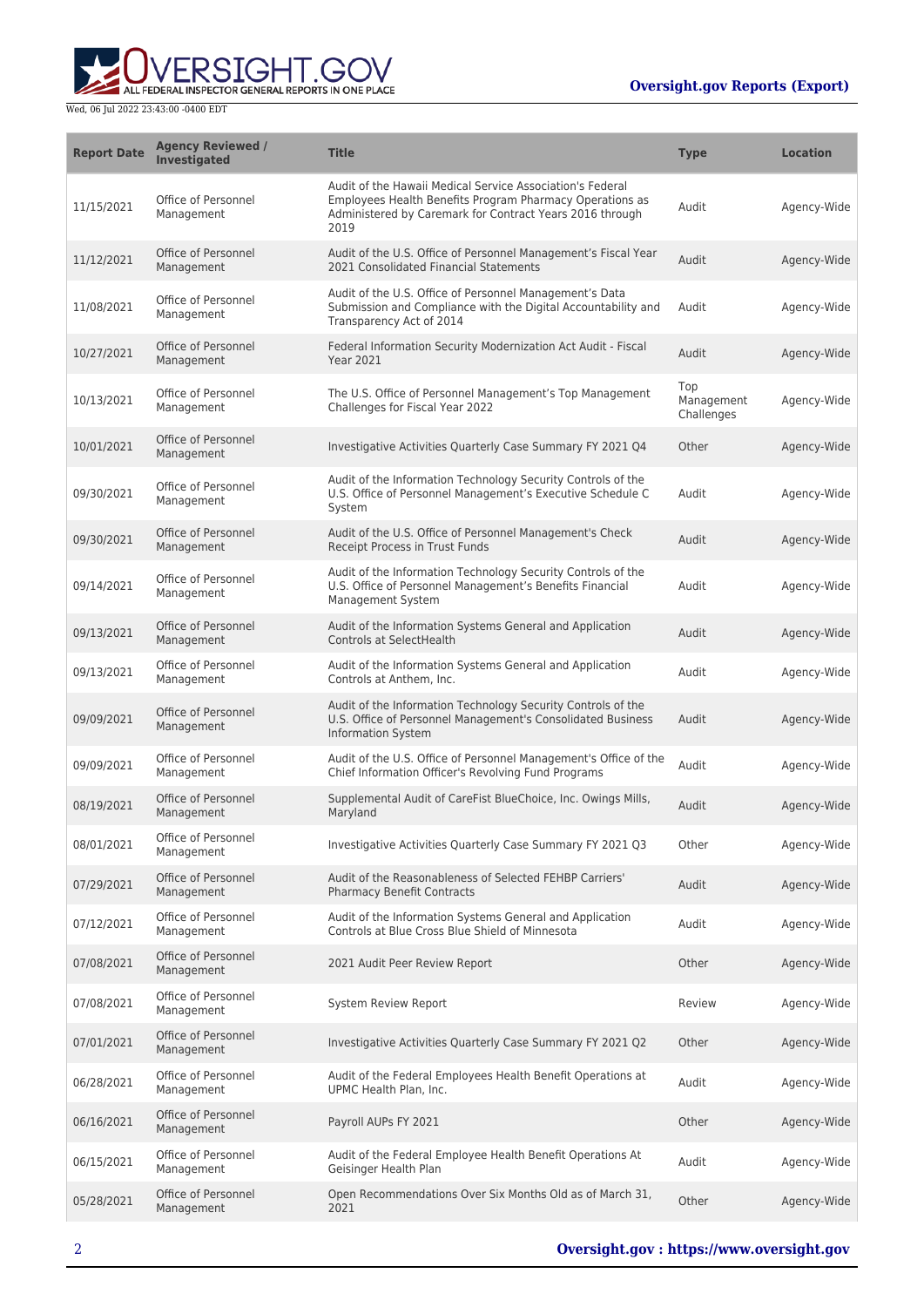

| <b>Report Date</b> | <b>Agency Reviewed /</b><br>Investigated | <b>Title</b>                                                                                                                                                         | <b>Type</b>                | <b>Location</b> |
|--------------------|------------------------------------------|----------------------------------------------------------------------------------------------------------------------------------------------------------------------|----------------------------|-----------------|
| 05/27/2021         | Office of Personnel<br>Management        | Semiannual Report to Congress October 1, 2020 - March 31,<br>2021                                                                                                    | Semiannual<br>Report       | Agency-Wide     |
| 05/26/2021         | Office of Personnel<br>Management        | Limited-Scope Audit of Blue Cross Blue Shield's Opioid Claims<br>as Administered by CVS Caremark For the Service Benefit Plan<br>in Contract Years 2017 through 2019 | Audit                      | Agency-Wide     |
| 05/17/2021         | Office of Personnel<br>Management        | Audit of the U.S. Office of Personnel Management's Fiscal Year<br>2020 Improper Payments Reporting                                                                   | Audit                      | Agency-Wide     |
| 05/06/2021         | Office of Personnel<br>Management        | Evaluation of OPM's Response to the COVID-19 Pandemic                                                                                                                | Inspection /<br>Evaluation | Agency-Wide     |
| 04/26/2021         | Office of Personnel<br>Management        | Claims Testing Audit of the Claim Processing Environment at<br>Government Employees Health Association, Inc.                                                         | Audit                      | Agency-Wide     |
| 04/01/2021         | Office of Personnel<br>Management        | FEHB Program Integrity Risks Due to Contractual Vulnerabilities                                                                                                      | Other                      | Agency-Wide     |
| 03/28/2021         | Office of Personnel<br>Management        | Audit of the Information Systems General Controls at<br>Independent Health Association                                                                               | Audit                      | Agency-Wide     |
| 03/26/2021         | Office of Personnel<br>Management        | Claims Testing Audit of the Claim Processing Environment at<br>American Postal Workers Union Health Plan                                                             | Audit                      | Agency-Wide     |
| 03/12/2021         | Office of Personnel<br>Management        | Audit of Enrollment at All Blue Cross and Blue Shield Plans for<br>Contract Years 2018-2019                                                                          | Audit                      | Agency-Wide     |
| 03/09/2021         | Office of Personnel<br>Management        | Audit of the Information Systems General Controls at Geisinger<br>Health Plan                                                                                        | Audit                      | Agency-Wide     |
| 02/21/2021         | Office of Personnel<br>Management        | Audit of the Federal Flexible Spending Account Program as<br>Administered by WageWorks, Inc. From September 1, 2016,<br>through December 31, 2018                    | Audit                      | Agency-Wide     |
| 02/21/2021         | Office of Personnel<br>Management        | Audit of Duplicate Claim Payments at All Blue Cross Blue Shield<br>Plans for the period July 1, 2016, through July 31, 2019                                          | Audit                      | Agency-Wide     |
| 02/21/2021         | Office of Personnel<br>Management        | Audit of BlueCross BlueShield of Michigan Detroit, Michigan                                                                                                          | Audit                      | MI, US          |
| 02/12/2021         | Office of Personnel<br>Management        | Audit of BlueCross BlueShield of Louisiana Baton Rouge,<br>Louisiana                                                                                                 | Audit                      | LA, US          |
| 02/01/2021         | Office of Personnel<br>Management        | Investigative Activities Quarterly Case Summary FY 2021 Q1                                                                                                           | Other                      | Agency-Wide     |
| 01/06/2021         | Office of Personnel<br>Management        | Downward Trends in FEHBP Members' Use of Preventative Care<br>Services Caused by the COVID-19 Pandemic                                                               | Other                      | Agency-Wide     |
| 01/03/2021         | Office of Personnel<br>Management        | Audit of the Federal Employees Health Benefits Program<br>Operations at MVP Health Care                                                                              | Audit                      | Agency-Wide     |
| 12/28/2020         | Office of Personnel<br>Management        | Audit of the Information Systems General and Application<br>Controls at CareFirst BlueChoice                                                                         | Audit                      | Agency-Wide     |
| 12/28/2020         | Office of Personnel<br>Management        | Audit of the Information Systems General and Application<br>Controls at Carefirst BlueCross BlueShield                                                               | Audit                      | Agency-Wide     |
| 12/14/2020         | Office of Personnel<br>Management        | Audit of the Information Systems General Controls at Scott and<br>White Health Plan                                                                                  | Audit                      | Agency-Wide     |
| 12/14/2020         | Office of Personnel<br>Management        | Audit of Claims Processing and Payment Operations at<br>Highmark Blue Cross Blue Shield for the period January 1, 2017,<br>through August 31, 2019                   | Audit                      | PA, US          |
| 12/10/2020         | Office of Personnel<br>Management        | Investigative Activities Quarterly Case Summary FY 2020 Q4                                                                                                           | Other                      | Agency-Wide     |
| 11/30/2020         | Office of Personnel<br>Management        | Audit of CareFirst BlueChoice, Inc. Owings Mills, Maryland                                                                                                           | Audit                      | MD, US          |
| 11/30/2020         | Office of Personnel<br>Management        | Audit of the Information Systems General and Application<br>Controls at Health Alliance Plan of Michigan                                                             | Audit                      | MI, US          |
| 11/30/2020         | Office of Personnel<br>Management        | Semiannual Report to Congress April 1, 2020 - September 30,<br>2020                                                                                                  | Semiannual<br>Report       | Agency-Wide     |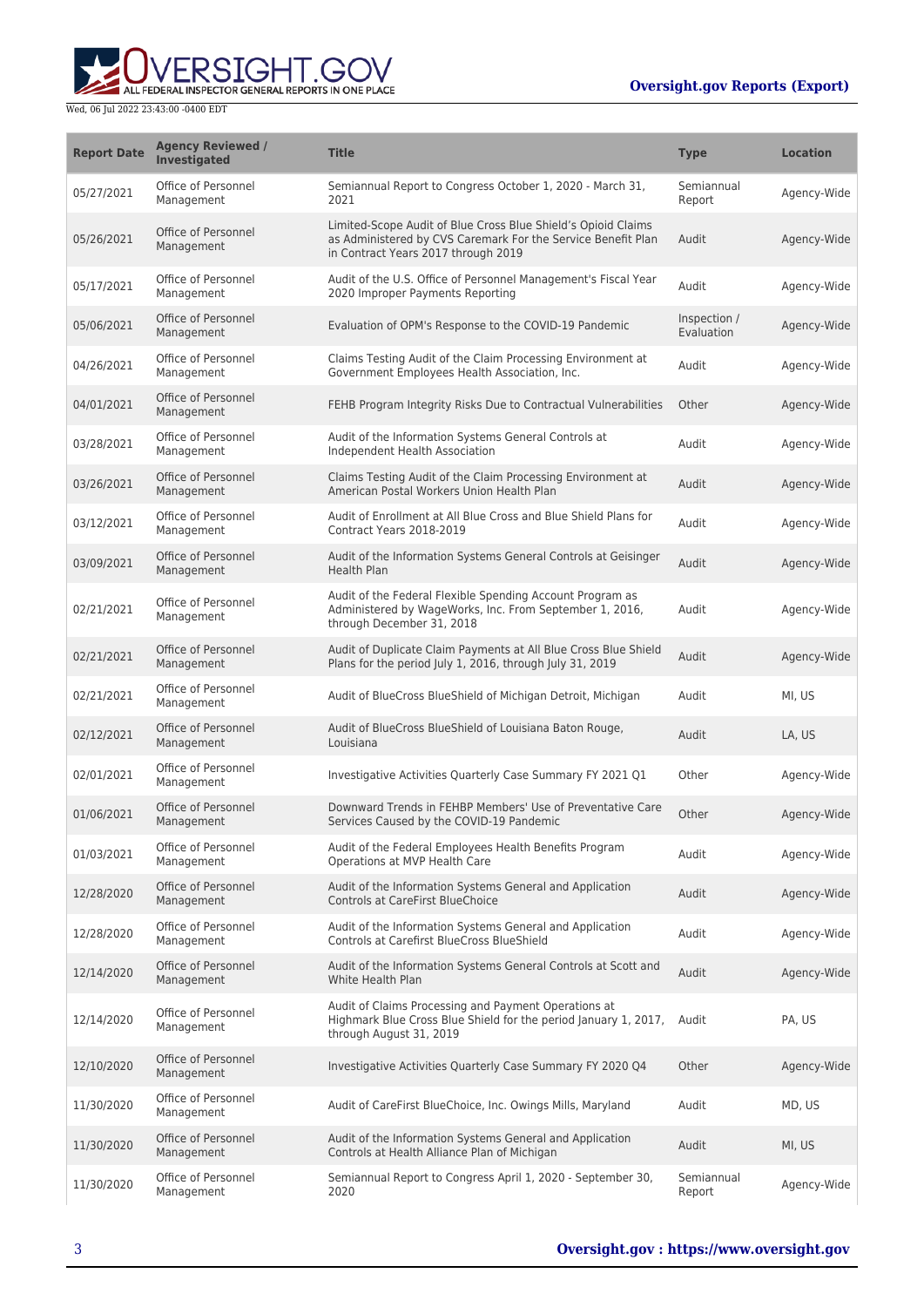

| <b>Report Date</b> | <b>Agency Reviewed /</b><br>Investigated | <b>Title</b>                                                                                                                                                             | <b>Type</b>                     | <b>Location</b> |
|--------------------|------------------------------------------|--------------------------------------------------------------------------------------------------------------------------------------------------------------------------|---------------------------------|-----------------|
| 11/30/2020         | Office of Personnel<br>Management        | Open Recommendations Over Six Months Old as of September<br>30, 2020                                                                                                     | Other                           | Agency-Wide     |
| 11/13/2020         | Office of Personnel<br>Management        | Audit of the U.S. Office of Personnel Management's Fiscal Year<br>2020 Consolidated Financial Statements                                                                 | Audit                           | Agency-Wide     |
| 10/30/2020         | Office of Personnel<br>Management        | Audit of the U.S. Office of Personnel Management's<br>Administration of Federal Employee Insurance Programs                                                              | Audit                           | Agency-Wide     |
| 10/30/2020         | Office of Personnel<br>Management        | Audit of the Information Technology Security Controls of the<br>U.S. Office of Personnel Management's Agency Common<br>Controls                                          | Audit                           | Agency-Wide     |
| 10/30/2020         | Office of Personnel<br>Management        | Audit of the U.S. Office of Personnel Management's Retirement<br><b>Services Disability Process</b>                                                                      | Audit                           | Agency-Wide     |
| 10/30/2020         | Office of Personnel<br>Management        | Federal Information Security Modernization Act Audit                                                                                                                     | Audit                           | Agency-Wide     |
| 10/16/2020         | Office of Personnel<br>Management        | The U.S. Office of Personnel Management's Top Management<br>Challenges for Fiscal Year 2021                                                                              | Top<br>Management<br>Challenges | Agency-Wide     |
| 09/09/2020         | Office of Personnel<br>Management        | Audit of the Information Systems General Application Controls<br>at the National Association of Letter Carriers Health Benefits<br>Plan                                  | Audit                           | Agency-Wide     |
| 09/08/2020         | Office of Personnel<br>Management        | Audit of Horizon BlueCross BlueShield of New Jersey, Newark,<br>New Jersey                                                                                               | Audit                           |                 |
| 09/01/2020         | Office of Personnel<br>Management        | Investigative Activities Quarterly Case Summary FY 2020 Q3                                                                                                               | Other                           | Agency-Wide     |
| 08/05/2020         | Office of Personnel<br>Management        | Management Advisory Report - Delegation of Authority to<br>Operate and Maintain the Theodore Roosevelt Federal Building<br>and the Federal Executive Institute           | Other                           | Agency-Wide     |
| 07/20/2020         | Office of Personnel<br>Management        | Audit of the Federal Employees' Group Life Insurance Program<br>as Administered by the Metropolitan Life Insurance Company<br>for Fiscal Years 2015 through 2018         | Audit                           | NY, US          |
| 07/20/2020         | Office of Personnel<br>Management        | Audit of CareFirst BlueChoice's Federal Employees Health<br>Benefits Program Pharmacy Operations as Administered by CVS<br>Caremark for Contract Years 2014 through 2017 | Audit                           | AZ, US          |
| 07/01/2020         | Office of Personnel<br>Management        | Investigative Activities Quarterly Case Summary FY 2020 Q2                                                                                                               | Other                           | Agency-Wide     |
| 06/30/2020         | Office of Personnel<br>Management        | Audit of the Information Technology Security Controls of the<br>U.S. Office of Personnel Management's Electronic Official<br>Personnel Folder System                     | Audit                           | Agency-Wide     |
| 06/18/2020         | Office of Personnel<br>Management        | Audit of the 2017 Combined Federal Campaign                                                                                                                              | Audit                           | Agency-Wide     |
| 06/01/2020         | Office of Personnel<br>Management        | Semiannual Report to Congress October 1, 2019 - March 31,<br>2020                                                                                                        | Semiannual<br>Report            | Agency-Wide     |
| 06/01/2020         | Office of Personnel<br>Management        | Open Recommendations Over Six Months Old as of March 31,<br>2020                                                                                                         | Other                           | Agency-Wide     |
| 05/26/2020         | Office of Personnel<br>Management        | OPM's Physical Security Risk Assessment Process                                                                                                                          | Inspection /<br>Evaluation      | Agency-Wide     |
| 05/21/2020         | Office of Personnel<br>Management        | Payroll AUPs FY 2020                                                                                                                                                     | Other                           |                 |
| 05/18/2020         | Office of Personnel<br>Management        | Audit of the Deferal Employees Health Benefits Program<br>Operations at AvMed                                                                                            | Audit                           | Agency-Wide     |
| 05/14/2020         | Office of Personnel<br>Management        | Audit of the U.S. Office of Personnel Management's Fiscal Year<br>2019 Impoper Payments Reporting                                                                        | Audit                           | DC, US          |
| 05/13/2020         | Office of Personnel<br>Management        | Audit of the Federal Employees Health Benefits Program<br>Operations at Capital Health Plan                                                                              | Audit                           | FL, US          |
| 05/04/2020         | Office of Personnel<br>Management        | Evaluation of the Enhancements Made to the Retirement<br>Services' Customer Service Function                                                                             | Inspection /<br>Evaluation      | Agency-Wide     |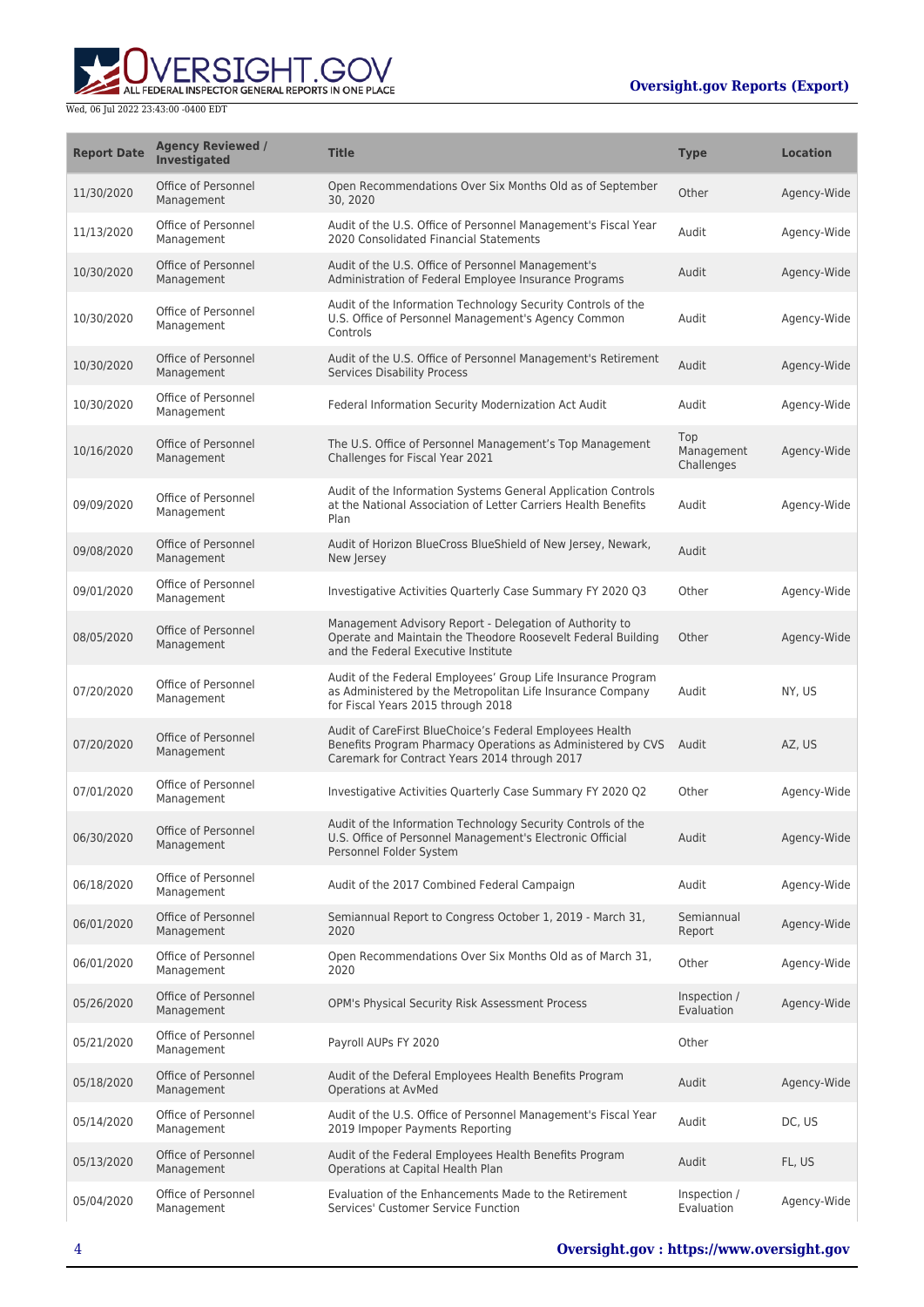

| <b>Report Date</b> | <b>Agency Reviewed /</b><br>Investigated | <b>Title</b>                                                                                                                                                                | <b>Type</b>                     | <b>Location</b> |
|--------------------|------------------------------------------|-----------------------------------------------------------------------------------------------------------------------------------------------------------------------------|---------------------------------|-----------------|
| 04/30/2020         | Office of Personnel<br>Management        | Audit of the Federal Employees Health Benefits Program<br>Operations at MVP Health Care                                                                                     | Audit                           | NY, US          |
| 04/16/2020         | Office of Personnel<br>Management        | Audit of the Information Systems General Controls at<br>GlobalHealth, Inc.                                                                                                  | Audit                           | Agency-Wide     |
| 04/15/2020         | Office of Personnel<br>Management        | Audit of Claims Processing and Payment Operations at CareFirst<br><b>Cross Blue Shield</b>                                                                                  | Audit                           | Agency-Wide     |
| 04/07/2020         | Office of Personnel<br>Management        | Audit of Claim Amounts Paid That Equaled or Exceeded Covered<br>Charges at All Blue Cross And Blue Shield Plans                                                             | Audit                           | Agency-Wide     |
| 04/03/2020         | Office of Personnel<br>Management        | Supplemental Audit of Blue Cross and Blue Shield of Florida,<br>Inc.'s Durable Medical Equipment, Home Health, and Home<br>Infusion Benefits as Administered by CareCentrix | Audit                           | Agency-Wide     |
| 04/02/2020         | Office of Personnel<br>Management        | Audit of the U.S. Office of Personnel Management's Federal<br>Employees Health Benefits Program and Retirement Services<br>Improper Payments Rate Methodologies             | Audit                           | DC, US          |
| 03/31/2020         | Office of Personnel<br>Management        | Federal Employees Health Benefits Program Prescription Drug<br><b>Benefit Costs</b>                                                                                         | Other                           | Agency-Wide     |
| 03/30/2020         | Office of Personnel<br>Management        | Audit of Claims Processing and Payment Operations at Blue<br>Cross and Blue Shield of Florida, Inc.                                                                         | Audit                           | Agency-Wide     |
| 03/27/2020         | Office of Personnel<br>Management        | Audit of the Federal Employees Health Benefits Program<br>Operations at SelectHealth Inc.                                                                                   | Audit                           | UT, US          |
| 03/04/2020         | Office of Personnel<br>Management        | Audit of the Information Systems General and Application<br>Controls at Aetna                                                                                               | Audit                           | Agency-Wide     |
| 02/13/2020         | Office of Personnel<br>Management        | Audit of Information Systems General and Application Controls<br>at Blue Cross Blue Shield of Florida, Inc.                                                                 | Audit                           | FL, US          |
| 01/30/2020         | Office of Personnel<br>Management        | Top Management Challenges 2020                                                                                                                                              | Top<br>Management<br>Challenges |                 |
| 01/24/2020         | Office of Personnel<br>Management        | Audit of Claims Processing and Payment Operations at Hawaii<br>Medical Service Association as a Participating Fee-For-Service<br>Health Plan                                | Audit                           | HI, US          |
| 01/22/2020         | Office of Personnel<br>Management        | Audit of BlueCross BlueShield of Arizona Phoenix, Arizona                                                                                                                   | Audit                           | AZ, US          |
| 01/17/2020         | Office of Personnel<br>Management        | Evaluation of the Presidential Rank Awards Program                                                                                                                          | Inspection /<br>Evaluation      | Agency-Wide     |
| 01/01/2020         | Office of Personnel<br>Management        | Investigative Activities Quarterly Case Summary FY 2020 Q1                                                                                                                  | Other                           | Agency-Wide     |
| 12/17/2019         | Office of Personnel<br>Management        | Audit of the Federal Employees Health Benefits Program<br>Operations at Aetna Open Access                                                                                   | Audit                           | Agency-Wide     |
| 12/16/2019         | Office of Personnel<br>Management        | 2019 Inspection and Evaluation Peer Review Report                                                                                                                           | Other                           | Agency-Wide     |
| 12/16/2019         | Office of Personnel<br>Management        | Audit of BlueCross BlueShield of Kansas City Kansas City,<br>Missouri                                                                                                       | Audit                           | MO, US          |
| 11/27/2019         | Office of Personnel<br>Management        | Open Recommendations Over Six Months Old as of September<br>30, 2019                                                                                                        | Other                           | Agency-Wide     |
| 11/19/2019         | Office of Personnel<br>Management        | Audit of BlueCross BlueShield of Vermont Montpelier, Vermont                                                                                                                | Audit                           | VT, US          |
| 11/18/2019         | Office of Personnel<br>Management        | Audit of the U.S. Office of Personnel Management's Fiscal Year<br>2019 Consolidated Financial Statements                                                                    | Audit                           |                 |
| 11/18/2019         | Office of Personnel<br>Management        | Audit of the Information Systems General Controls at<br>Presbyterian Health Plan                                                                                            | Audit                           | Agency-Wide     |
| 11/14/2019         | Office of Personnel<br>Management        | Audit of the Federal Employees Health Benefits Program<br>Operations at Health Plan of Nevada                                                                               | Audit                           | NV, US          |
| 11/06/2019         | Office of Personnel<br>Management        | Audit of the U.S. Office of Personnel Management's Data<br>Submission and Compliance with the Digital Accountability and<br>Transparency Act of 2014                        | Audit                           | Agency-Wide     |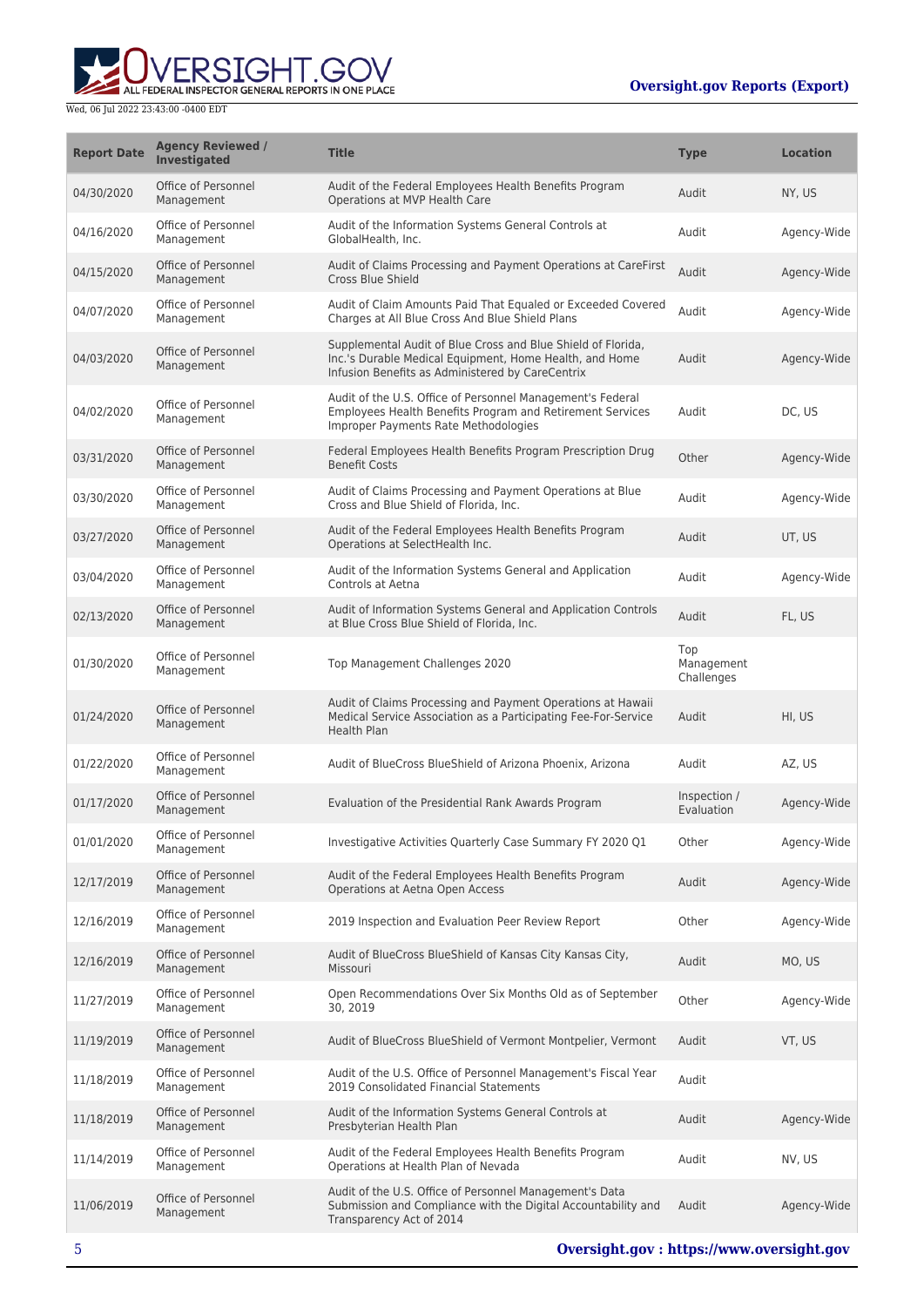

| <b>Report Date</b> | <b>Agency Reviewed /</b><br>Investigated | <b>Title</b>                                                                                                                                                    | <b>Type</b>                | <b>Location</b> |
|--------------------|------------------------------------------|-----------------------------------------------------------------------------------------------------------------------------------------------------------------|----------------------------|-----------------|
| 10/30/2019         | Office of Personnel<br>Management        | Investigative Activities Quarterly Case Summary FY 2019 Q4                                                                                                      | Other                      | Agency-Wide     |
| 10/29/2019         | Office of Personnel<br>Management        | Federal Information Security Modernization Act Audit Fiscal Year<br>2019                                                                                        | Audit                      |                 |
| 10/23/2019         | Office of Personnel<br>Management        | Audit of the U.S. Office of Personnel Management's Compliance<br>with the Data Center Optimization Initiative                                                   | Audit                      | Agency-Wide     |
| 10/21/2019         | Office of Personnel<br>Management        | Audit of Information Systems General and Application Controls<br>at Blue Cross Blue Shield of Mississippi                                                       | Audit                      | MS, US          |
| 10/15/2019         | Office of Personnel<br>Management        | Audit of Claims Processing and Payment Operations at Hawaii<br>Medical Service Association as a Participating Health<br>Maintenance Organization                | Audit                      | Agency-Wide     |
| 10/11/2019         | Office of Personnel<br>Management        | Audit of the U.S. Office of Personnel Management's Oversight of<br>the ID Experts Credit Monitoring and Identity Theft Services<br>Contract                     | Audit                      | Agency-Wide     |
| 10/08/2019         | Office of Personnel<br>Management        | Audit of the Information Technology Security Controls of the<br>U.S. Office of Personnel Management's Federal Financial System                                  | Audit                      | Agency-Wide     |
| 10/03/2019         | Office of Personnel<br>Management        | Audit of the Information Technology Security Controls of the<br>U.S. Office of Personnel Management's Consolidated Business<br><b>Information System</b>        | Audit                      | Agency-Wide     |
| 10/02/2019         | Office of Personnel<br>Management        | Audit of the U.S. Office of Personnel Management's Human<br>Resources Staffing and Classification Process                                                       | Audit                      | Agency-Wide     |
| 09/30/2019         | Office of Personnel<br>Management        | Semiannual Report to Congress April 1, 2019 - September 30,<br>2019                                                                                             | Semiannual<br>Report       | Agency-Wide     |
| 09/30/2019         | Office of Personnel<br>Management        | Semiannual Report to Congress 61                                                                                                                                | Other                      | Agency-Wide     |
| 09/25/2019         | Office of Personnel<br>Management        | Open Recommendations Over Six Months Old as of March 31,<br>2019                                                                                                | Other                      | <b>US</b>       |
| 09/19/2019         | Office of Personnel<br>Management        | Audit of the Coordination of Benefits with Medicare for<br>BlueCross and BlueShield Plans Fiscal Year 2018                                                      | Audit                      | Agency-Wide     |
| 09/11/2019         | Office of Personnel<br>Management        | Audit of BENEFEDS as Administered by Long Term Care<br>Partners, LLC for Contract Years 2014 through 2016                                                       | Audit                      | Agency-Wide     |
| 08/09/2019         | Office of Personnel<br>Management        | Audit of Aetna Dental's 2020 Premium Rate Proposal for the<br>Federal Employees Dental and Vision Insurance Program                                             | Audit                      | Agency-Wide     |
| 08/07/2019         | Office of Personnel<br>Management        | Audit of Pension, Post-Retirement Benefit, and Affordable Care<br>Act Costs for a Sample of BlueCross BlueShield Companies                                      | Audit                      | Agency-Wide     |
| 07/30/2019         | Office of Personnel<br>Management        | Investigative Activities Quarterly Case Summary FY 2019 Q3                                                                                                      | Other                      | Agency-Wide     |
| 07/23/2019         | Office of Personnel<br>Management        | Audit of Information Systems General and Application Controls<br>at Kaiser Foundation Health Plan, INC., Northern and Southern<br>California Regions            | Audit                      | CA, US          |
| 07/17/2019         | Office of Personnel<br>Management        | Audit of the Federal Long Term Care Insurance Program<br>Operations as Administered by Long Term Care Partners, LLC<br>for Contract Years 2013 through 2016     | Audit                      | Agency-Wide     |
| 07/01/2019         | Office of Personnel<br>Management        | Evaluation of the U.S. Office of Personnel Management's<br>Employee Services' Senior Executive Service and Performance<br>Management Office                     | Inspection /<br>Evaluation | Agency-Wide     |
| 06/18/2019         | Office of Personnel<br>Management        | Audit of the Flexible Spending Account for Federal Employees<br>as Administered by Automatic Data Processing, Inc. for Contract Audit<br>Year 2011 through 2016 |                            | Agency-Wide     |
| 06/17/2019         | Office of Personnel<br>Management        | Audit of the Information Technology Security Controls of the<br>U.S. Office of Personnel Management's Enterprise Human<br>Resources Integration Data Warehouse  | Audit                      |                 |
| 06/04/2019         | Office of Personnel<br>Management        | Audit of the Federal Employees Health Benefits Program<br>Operations at Blue Care Network of Michigan                                                           | Audit                      | MI, US          |
| 06/03/2019         | Office of Personnel<br>Management        | Audit of OPM's FY 2018 Improper Payments Reporting                                                                                                              | Audit                      | Agency-Wide     |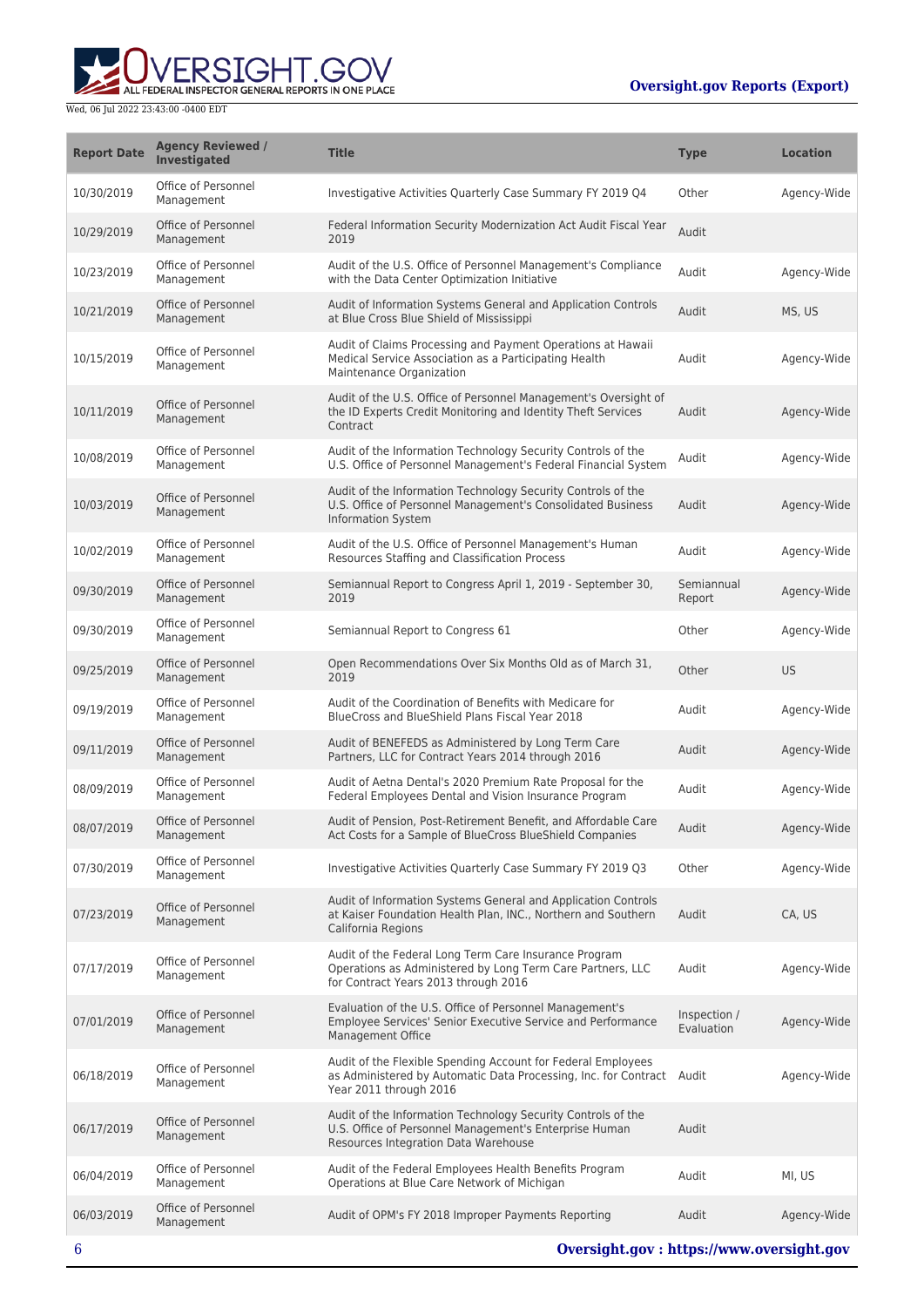

| <b>Report Date</b> | <b>Agency Reviewed /</b><br>Investigated | <b>Title</b>                                                                                                                                                                                                                                | <b>Type</b>                     | <b>Location</b> |
|--------------------|------------------------------------------|---------------------------------------------------------------------------------------------------------------------------------------------------------------------------------------------------------------------------------------------|---------------------------------|-----------------|
| 06/01/2019         | Office of Personnel<br>Management        | Semiannual Report to Congress for October 1, 2018 - March 31,<br>2019                                                                                                                                                                       | Semiannual<br>Report            | Agency-Wide     |
| 05/16/2019         | Office of Personnel<br>Management        | Audit of Information Systems General and Application Controls<br>at Blue Cross Blue Shield of Michigan                                                                                                                                      | Audit                           | Agency-Wide     |
| 04/28/2019         | Office of Personnel<br>Management        | Investigative Activities Quarterly Case Summary FY 2019 Q2                                                                                                                                                                                  | Other                           | Agency-Wide     |
| 04/25/2019         | Office of Personnel<br>Management        | Audit of the U.S. Office of Personnel Management's Compliance<br>With the Federal Information Technology Acquisition Reform Act                                                                                                             | Audit                           |                 |
| 04/25/2019         | Office of Personnel<br>Management        | Audit of the Federal Employees Health Benefits Program<br>Operations at TakeCare Insurance Company, Inc.                                                                                                                                    | Audit                           | Agency-Wide     |
| 04/22/2019         | Office of Personnel<br>Management        | Payroll AUPs FY 2019                                                                                                                                                                                                                        | Other                           |                 |
| 03/26/2019         | Office of Personnel<br>Management        | Audit of the Blue Cross Blue Shield Association's Federal<br>Employee Program Service Benefit Plan's Federal Employees<br>Health Benefits Program Pharmacy Operations as Administered<br>by CVS Health for Contract Years 2014 through 2016 | Audit                           | US              |
| 03/05/2019         | Office of Personnel<br>Management        | Audit of the Information Systems General Controls at Priority<br><b>Health Plan</b>                                                                                                                                                         | Audit                           | Agency-Wide     |
| 03/01/2019         | Office of Personnel<br>Management        | Audit of the Information Systems General and Application<br>Controls at Government Employees Health Association, Inc.                                                                                                                       | Audit                           | Agency-Wide     |
| 03/01/2019         | Office of Personnel<br>Management        | Audit of Information Systems General Controls at the University<br>of Pittsburgh Medical Center Health Plan                                                                                                                                 | Audit                           | PA, US          |
| 03/01/2019         | Office of Personnel<br>Management        | Audit of BlueCross BlueShield of Western New York                                                                                                                                                                                           | Audit                           | Agency-Wide     |
| 02/06/2019         | Office of Personnel<br>Management        | Audit of the Federal Employees Health Benefits Program<br>Operations at Group Health Cooperative                                                                                                                                            | Audit                           |                 |
| 02/06/2019         | Office of Personnel<br>Management        | Audit of the FEHBP Operations at Group Health Cooperative                                                                                                                                                                                   | Audit                           | Agency-Wide     |
| 01/30/2019         | Office of Personnel<br>Management        | Investigative Activities Quarterly Case Summary FY 2019 Q1                                                                                                                                                                                  | Other                           | Agency-Wide     |
| 01/24/2019         | Office of Personnel<br>Management        | Audit of Information Systems General and Application Controls<br>at Medical Mutual of Ohio                                                                                                                                                  | Audit                           | OH. US          |
| 01/24/2019         | Office of Personnel<br>Management        | Audit of Blue Cross Blue Shield of Minnesota                                                                                                                                                                                                | Audit                           | MN, US          |
| 12/21/2018         | Office of Personnel<br>Management        | Evaluation of OPM's Preservation of Electronic Records                                                                                                                                                                                      | Inspection /<br>Evaluation      | Agency-Wide     |
| 12/10/2018         | Office of Personnel<br>Management        | Audit of the Information Systems General and Application<br>Controls at Health Net of California                                                                                                                                            | Audit                           | Agency-Wide     |
| 12/10/2018         | Office of Personnel<br>Management        | Audit of Triple-S Salud's Federal Employees Health Benefits<br>Program Pharmacy Operations as Administered by MC-21<br>Corporation for Contract Years 2012 through 2015                                                                     | Audit                           | PR, US          |
| 11/30/2018         | Office of Personnel<br>Management        | Open Recommendations Over Six Months Old as of September<br>30, 2018                                                                                                                                                                        | Other                           |                 |
| 11/19/2018         | Office of Personnel<br>Management        | Audit of the Information Systems General and Application<br>Controls at Humana Health Plan, Inc.                                                                                                                                            | Audit                           | Agency-Wide     |
| 11/15/2018         | Office of Personnel<br>Management        | Audit of OPM's FY 2018 Consolidated Financial Statements                                                                                                                                                                                    | Audit                           | Agency-Wide     |
| 11/15/2018         | Office of Personnel<br>Management        | Audit of OPM's FY 2018 Closing Package Financial Statements                                                                                                                                                                                 | Audit                           | Agency-Wide     |
| 11/05/2018         | Office of Personnel<br>Management        | Top Management Challenges for Fiscal Year 2018                                                                                                                                                                                              | Top<br>Management<br>Challenges | Agency-Wide     |
| 10/30/2018         | Office of Personnel<br>Management        | Investigative Activities Quarterly Case Summary FY 2018 Q4                                                                                                                                                                                  | Other                           | Agency-Wide     |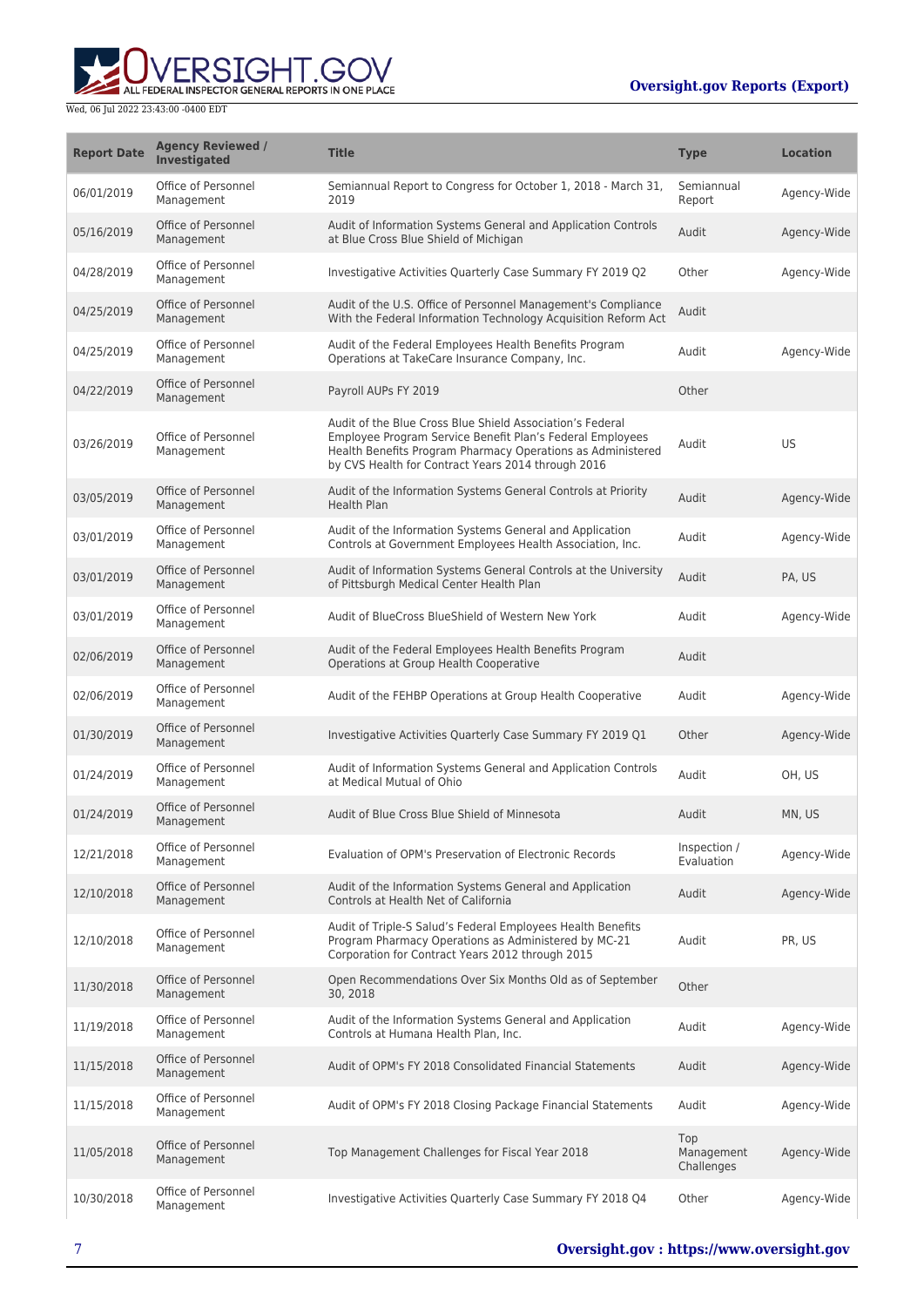

| <b>Report Date</b> | <b>Agency Reviewed /</b><br>Investigated | <b>Title</b>                                                                                                                                                                 | <b>Type</b>          | <b>Location</b> |
|--------------------|------------------------------------------|------------------------------------------------------------------------------------------------------------------------------------------------------------------------------|----------------------|-----------------|
| 10/30/2018         | Office of Personnel<br>Management        | Federal Information Security Modernization Act Audit FY 2018                                                                                                                 | Audit                | Agency-Wide     |
| 10/30/2018         | Office of Personnel<br>Management        | Federal Information Security Modernization Act Audit Fiscal Year<br>2018                                                                                                     | Audit                | Agency-Wide     |
| 10/18/2018         | Office of Personnel<br>Management        | Limited Scope Audit of the Government Employees Health<br>Association's Drug Manufacturer Rebates as Administered by<br>Express Scripts Inc for Contract Years 2013 and 2014 | Audit                | Agency-Wide     |
| 10/09/2018         | Office of Personnel<br>Management        | Audit of the Federal Employees Health Benefits Program<br>Operations at UnitedHealthcare of California                                                                       | Audit                | CA, US          |
| 10/04/2018         | Office of Personnel<br>Management        | 2018 Audit Peer Review Report                                                                                                                                                | Other                | Agency-Wide     |
| 09/30/2018         | Office of Personnel<br>Management        | Semiannual Report to Congress April 1, 2018 - September 30,<br>2018                                                                                                          | Semiannual<br>Report | Agency-Wide     |
| 09/30/2018         | Office of Personnel<br>Management        | Investigative Activities Quarterly Case Summary FY 2018 Q3                                                                                                                   | Other                | Agency-Wide     |
| 09/21/2018         | Office of Personnel<br>Management        | Audit of the FEDVIP Operations as Administered by Emblem<br>Health Dental for Contract Years 2014 through 2016                                                               | Audit                | Agency-Wide     |
| 08/28/2018         | Office of Personnel<br>Management        | Global Audit of Claims-to-Enrollment Match for BlueCross and<br><b>BlueShield Plans</b>                                                                                      | Audit                | Agency-Wide     |
| 08/23/2018         | Office of Personnel<br>Management        | Audit of the Information Systems General and Application<br>Controls at Blue Cross Blue Shield of Massachusetts                                                              | Audit                | Agency-Wide     |
| 08/20/2018         | Office of Personnel<br>Management        | Audit of the U.S. Office of Personnel Management's Personnel<br><b>Security Adjudications Process</b>                                                                        | Audit                | Agency-Wide     |
| 08/16/2018         | Office of Personnel<br>Management        | Audit of the Compass Rose Health Plan's Pharmacy Operations<br>as Administered by Express Scripts, Inc. for Contract Years 2012 Audit<br>through 2015                        |                      | Agency-Wide     |
| 08/02/2018         | Office of Personnel<br>Management        | Audit of the Federal Employees Dental and Vision Insurance<br>Program Premium Rate Proposal of MetLife for 2019                                                              | Audit                | Agency-Wide     |
| 07/30/2018         | Office of Personnel<br>Management        | Audit of the FEDVIP Premium Rate Proposal of FEP BlueDental<br>for 2019                                                                                                      | Audit                | Agency-Wide     |
| 06/25/2018         | Office of Personnel<br>Management        | Audit of the Information Technology Security Controls of the<br>U.S. Office of Personnel Management's Health Claims Data<br>Warehouse                                        | Audit                | Agency-Wide     |
| 06/20/2018         | Office of Personnel<br>Management        | OPM's FY 2018 IT Modernization Expenditure Plan                                                                                                                              | Other                | Agency-Wide     |
| 06/11/2018         | Office of Personnel<br>Management        | Audit of Hawaii Medical Service Association                                                                                                                                  | Audit                | Agency-Wide     |
| 06/04/2018         | Office of Personnel<br>Management        | Open Recommendations Over Six Months Old as of March 31,<br>2018                                                                                                             | Other                |                 |
| 05/30/2018         | Office of Personnel<br>Management        | Investigative Activities Quarterly Case Summary FY 2018 Q2                                                                                                                   | Other                | Agency-Wide     |
| 05/23/2018         | Office of Personnel<br>Management        | Payroll AUPs FY 2018                                                                                                                                                         | Other                |                 |
| 05/10/2018         | Office of Personnel<br>Management        | Audit of the Information Systems General and Application<br>Controls at Optima Health Plan                                                                                   | Audit                | Agency-Wide     |
| 05/10/2018         | Office of Personnel<br>Management        | Audit of the Federal Employees Health Benefits Program<br>Operations at Health Alliance Plan 1C-52-00-17-031                                                                 | Audit                | Agency-Wide     |
| 05/10/2018         | Office of Personnel<br>Management        | Audit of the Government Employees Health Association, Inc.                                                                                                                   | Audit                | Agency-Wide     |
| 05/10/2018         | Office of Personnel<br>Management        | Audit of the U.S. Office of Personnel Management's Fiscal Year<br>2017 Improper Payment Reporting                                                                            | Audit                | Agency-Wide     |
| 05/10/2018         | Office of Personnel<br>Management        | Audit of the Information Technology Security Controls of the<br>U.S. Office of Personnel Management's USA Staffing System                                                    | Audit                | Agency-Wide     |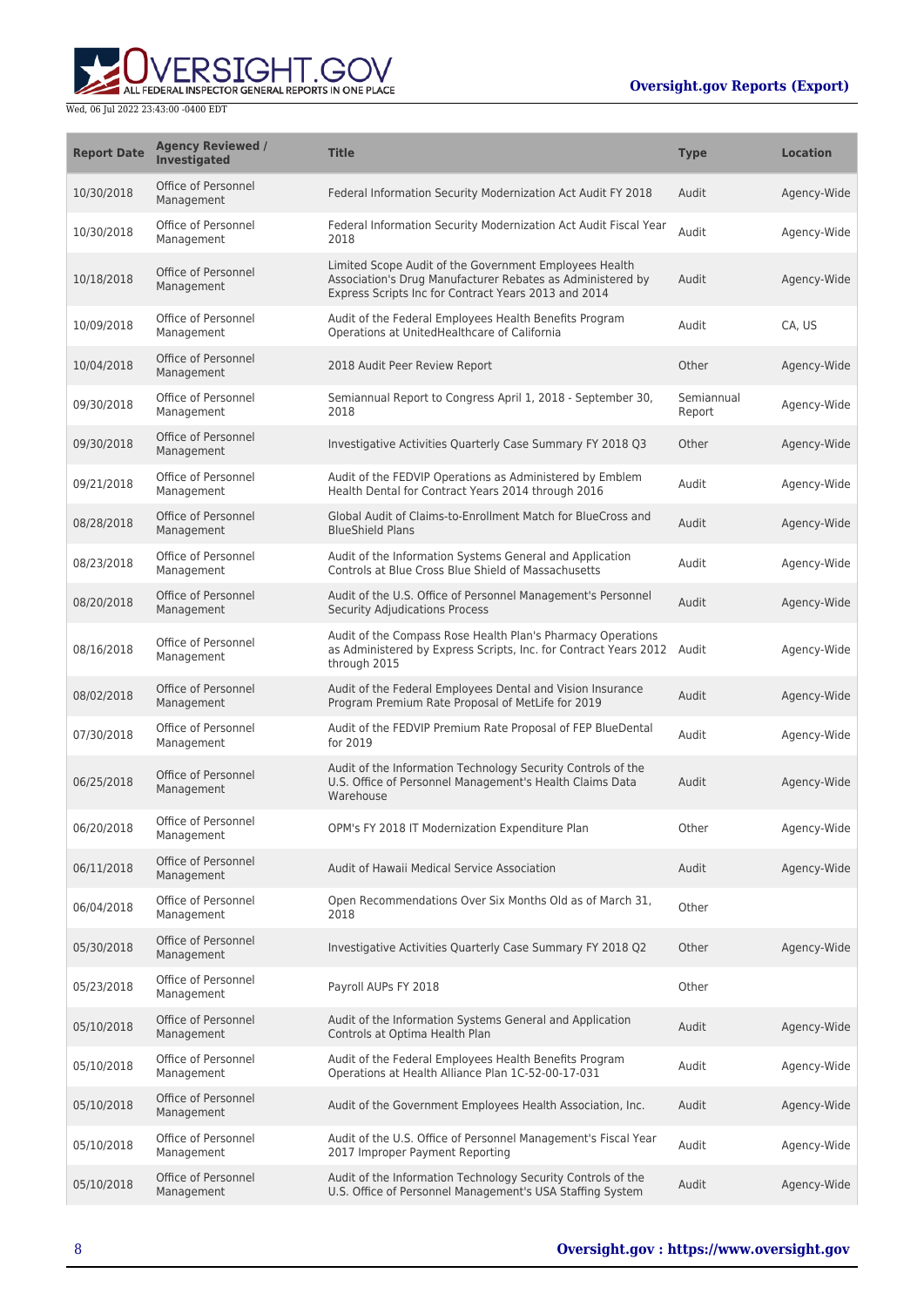

| <b>Report Date</b> | <b>Agency Reviewed /</b><br>Investigated | <b>Title</b>                                                                                                                                                      | <b>Type</b>                | <b>Location</b> |
|--------------------|------------------------------------------|-------------------------------------------------------------------------------------------------------------------------------------------------------------------|----------------------------|-----------------|
| 04/24/2018         | Office of Personnel<br>Management        | Audit of the Federal Employee Health Benefit Program<br>Operation at HealthPlus of Michigan                                                                       | Audit                      | MI, US          |
| 04/24/2018         | Office of Personnel<br>Management        | Audit of Blue Cross Blue Shield of Michigan                                                                                                                       | Audit                      | MI, US          |
| 04/17/2018         | Office of Personnel<br>Management        | Audit of the Information Systems General and Application<br>Controls at Blue Cross Blue Shield of Nebraska                                                        | Audit                      | NE, US          |
| 04/05/2018         | Office of Personnel<br>Management        | Audit of the U.S. Office of Personnel Management's Oversight of<br>the Rate Monitoring and Procurement Process of the Federal<br>Long Term Care Insurance Program | Audit                      | Agency-Wide     |
| 03/31/2018         | Office of Personnel<br>Management        | Semiannual Report to Congress October 1, 2017 - March 31,<br>2018                                                                                                 | Semiannual<br>Report       | Agency-Wide     |
| 03/29/2018         | Office of Personnel<br>Management        | Audit of the U.S. Office of Personnel Management's Common<br><b>Services</b>                                                                                      | Audit                      | Agency-Wide     |
| 03/29/2018         | Office of Personnel<br>Management        | Audit of the Information Technology Security Controls of the<br>U.S. Office of Personnel Management's Combined Federal<br>Campaign System                         | Audit                      | Agency-Wide     |
| 03/15/2018         | Office of Personnel<br>Management        | Audit of Global Coordination of Benefits for Blue Cross and Blue<br><b>Shield Plans</b>                                                                           | Audit                      | Agency-Wide     |
| 03/14/2018         | Office of Personnel<br>Management        | Audit of Cash Management Activities for a Sample of BlueCross<br>and/or BlueShield Plans                                                                          | Audit                      | Agency-Wide     |
| 03/13/2018         | Office of Personnel<br>Management        | Final Evaluation Report - Evaluation of the U.S. Office of<br>Personnel Management's Retirement Services' Imaging<br>Operations                                   | Inspection /<br>Evaluation |                 |
| 02/28/2018         | Office of Personnel<br>Management        | Investigative Activities Quarterly Case Summary FY 2018 Q1                                                                                                        | Other                      | Agency-Wide     |
| 02/28/2018         | Office of Personnel<br>Management        | Audit of BlueShield of California Access+ HMO San Francisco,<br>California                                                                                        | Audit                      | CA, US          |
| 02/28/2018         | Office of Personnel<br>Management        | Global Audit of Veterans Affairs Claims for Blue Cross and Blue<br>Shield Plans                                                                                   | Audit                      | Agency-Wide     |
| 02/28/2018         | Office of Personnel<br>Management        | Audit of the U.S. Office of Personnel Management's Award of a<br>Credit Monitoring and Identity Theft Services Contract to<br>Identity Theft Guard Solutions, LLC | Audit                      | Agency-Wide     |
| 02/15/2018         | Office of Personnel<br>Management        | U.S. Office of Personnel Management's Fiscal Year 2017 IT<br>Modernization Expenditure Plan                                                                       | Other                      | Agency-Wide     |
| 02/12/2018         | Office of Personnel<br>Management        | Obstruction by Health Net of California                                                                                                                           | Audit                      | CA, US          |
| 02/06/2018         | Office of Personnel<br>Management        | Audit of the Federal Employees Dental and Vision Insurance<br>Program Operations as Administered by Humana Dental for<br>Contract Years 2014 and 2015             | Audit                      | Agency-Wide     |
| 02/06/2018         | Office of Personnel<br>Management        | Review of the U.S. Office of Personnel Management's Non-Public<br>Decision to Prospectively and Retroactively Re-Apportion<br><b>Annuity Supplements</b>          | Other                      | Agency-Wide     |
| 01/16/2018         | Office of Personnel<br>Management        | Strategic Plan for Fiscal Year 2018 - 2022                                                                                                                        | Other                      | Agency-Wide     |
| 01/16/2018         | Office of Personnel<br>Management        | Audit of the Multi-State Plan Program Operations at Blue Cross<br><b>Blue Shield of Alabama</b>                                                                   | Audit                      | AL, US          |
| 01/16/2018         | Office of Personnel<br>Management        | Audit of Compass Rose Benefits Group Reston, Virginia                                                                                                             | Audit                      | Agency-Wide     |
| 01/16/2018         | Office of Personnel<br>Management        | Audit of the Information Systems General and Application<br>Controls at American Postal Workers Union Health Plan                                                 | Audit                      | Agency-Wide     |
| 01/16/2018         | Office of Personnel<br>Management        | Audit of the U.S. Office of Personnel Management Travel Card<br>Program                                                                                           | Audit                      | Agency-Wide     |
| 12/18/2017         | Office of Personnel<br>Management        | Audit of the Information Systems General and Application<br>Controls at AVMED Health Plan                                                                         | Audit                      | Agency-Wide     |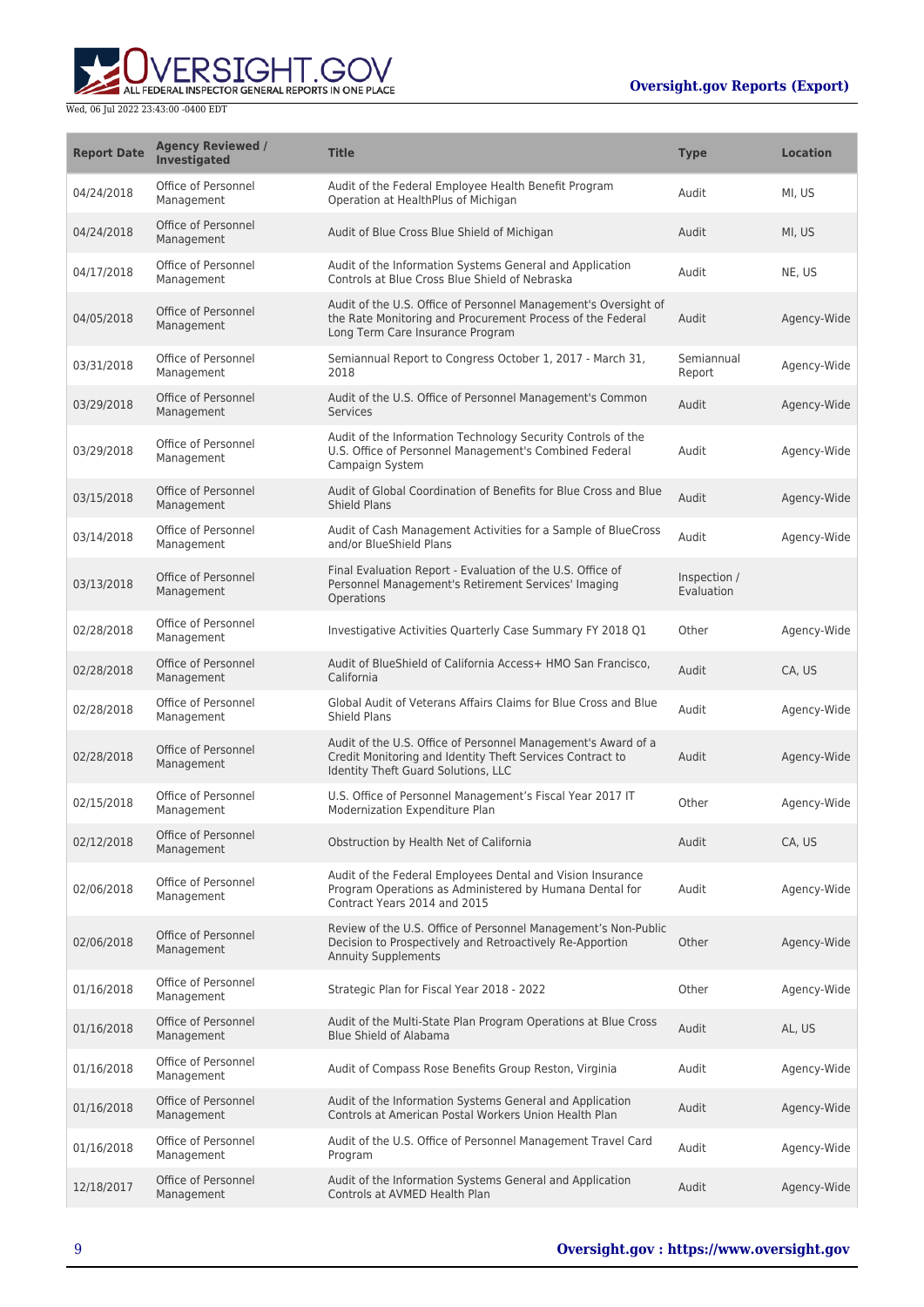

| <b>Report Date</b> | <b>Agency Reviewed /</b><br><b>Investigated</b> | <b>Title</b>                                                                                                                                                               | <b>Type</b>                     | <b>Location</b> |
|--------------------|-------------------------------------------------|----------------------------------------------------------------------------------------------------------------------------------------------------------------------------|---------------------------------|-----------------|
| 12/13/2017         | Office of Personnel<br>Management               | Audit of the Information Systems General and Application<br>Controls at Blue Cross Blue Shield of Arizona                                                                  | Audit                           |                 |
| 12/13/2017         | Office of Personnel<br>Management               | Audit of Aetna Health of Utah Inc. Sandy, Utah                                                                                                                             | Audit                           | UT, US          |
| 12/13/2017         | Office of Personnel<br>Management               | Audit of HMO Missouri, Inc. Mason, Ohio                                                                                                                                    | Audit                           | Agency-Wide     |
| 12/13/2017         | Office of Personnel<br>Management               | Audit of the Federal Employees Health Benefits Program<br>Operations at Health Insurance Plan of New York                                                                  | Audit                           | NY, US          |
| 12/01/2017         | Office of Personnel<br>Management               | Open Recommendations Over 6 Months Old as of September<br>30, 2017                                                                                                         | Other                           |                 |
| 12/01/2017         | Office of Personnel<br>Management               | Semiannual Report to Congress for April 1, 2017 - September<br>30, 2017                                                                                                    | Semiannual<br>Report            | Agency-Wide     |
| 11/27/2017         | Office of Personnel<br>Management               | Limited Scope Audit Of The U.S. Office Of Personnel<br>Management's Purchase Card Transactions                                                                             | Audit                           | Agency-Wide     |
| 11/16/2017         | Office of Personnel<br>Management               | OPM's FY 2017 Closing Package Financial Statements                                                                                                                         | Audit                           | Agency-Wide     |
| 11/13/2017         | Office of Personnel<br>Management               | Audit of the U.S. Office of Personnel Management's Fiscal Year<br>2017 Consolidated Financial Statements                                                                   | Audit                           | Agency-Wide     |
| 11/09/2017         | Office of Personnel<br>Management               | OPM's Data Submission and Compliance with the Digital<br>Accountability and Transparency Act (DATA Act)                                                                    | Audit                           | Agency-Wide     |
| 11/01/2017         | Office of Personnel<br>Management               | The U.S. Office of Personnel Management's Top Management<br>Challenges for Fiscal Year 2017                                                                                | Top<br>Management<br>Challenges | Agency-Wide     |
| 10/27/2017         | Office of Personnel<br>Management               | OPM's Compliance with Federal Information Security<br>Modernization Act (FISMA) FY 2017                                                                                    | Audit                           | Agency-Wide     |
| 10/12/2017         | Office of Personnel<br>Management               | CFC of Greater SoCal 2014 and 2015 campaigns by United Way<br>of Greater Los Angeles in Los Angeles, CA                                                                    | Audit                           | CA, US          |
| 10/02/2017         | Office of Personnel<br>Management               | Audit of the Mail Handlers Benefit Plan's Pharmacy Operations<br>as Administered by CaremarkPCS Health, L.L.C. for Contract<br>Years 2012 through 2014                     | Audit                           |                 |
| 10/02/2017         | Office of Personnel<br>Management               | Audit of the SoCal Combined Federal Campaign for the 2014<br>and 2015 Campaign Periods                                                                                     | Audit                           |                 |
| 10/02/2017         | Office of Personnel<br>Management               | Audit of Premera Blue Cross                                                                                                                                                | Audit                           |                 |
| 09/29/2017         | Office of Personnel<br>Management               | FEHBP 2014 thru 2016 Operations at HealthPartners in<br>Minneapolis, Minnesota                                                                                             | Audit                           |                 |
| 09/29/2017         | Office of Personnel<br>Management               | IT Security Controls of the OPM's Federal Financial System                                                                                                                 | Audit                           |                 |
| 09/29/2017         | Office of Personnel<br>Management               | Audit Of Special Agents Mutual Benefit Association Rockville,<br>Maryland                                                                                                  | Audit                           | MD, US          |
| 09/29/2017         | Office of Personnel<br>Management               | Audit of the Federal Employees Dental and Vision Insurance<br>Program Operations as Administered by UnitedHealthcare<br>Insurance Company for Contract Years 2014 and 2015 | Audit                           | Agency-Wide     |
| 09/29/2017         | Office of Personnel<br>Management               | IT Security Controls of OPM's Consolidated Business Information<br>System (CBIS) compliance with FISMA                                                                     | Audit                           | Agency-Wide     |
| 09/29/2017         | Office of Personnel<br>Management               | IT Security Controls of the OPM's SharePoint Implementation                                                                                                                | Audit                           | Agency-Wide     |
| 09/29/2017         | Office of Personnel<br>Management               | National Association of Letter Carriers (NALC) Pharmacy<br>2012-2014 Ops Administered by CaremarkPCS Health L.L.C.                                                         | Audit                           | Agency-Wide     |
| 09/01/2017         | Office of Personnel<br>Management               | Quarterly Case Summaries Report Jan-March 2017                                                                                                                             | Other                           |                 |
| 09/01/2017         | Office of Personnel<br>Management               | Quarterly Case Summaries Report April-June 2017                                                                                                                            | Other                           |                 |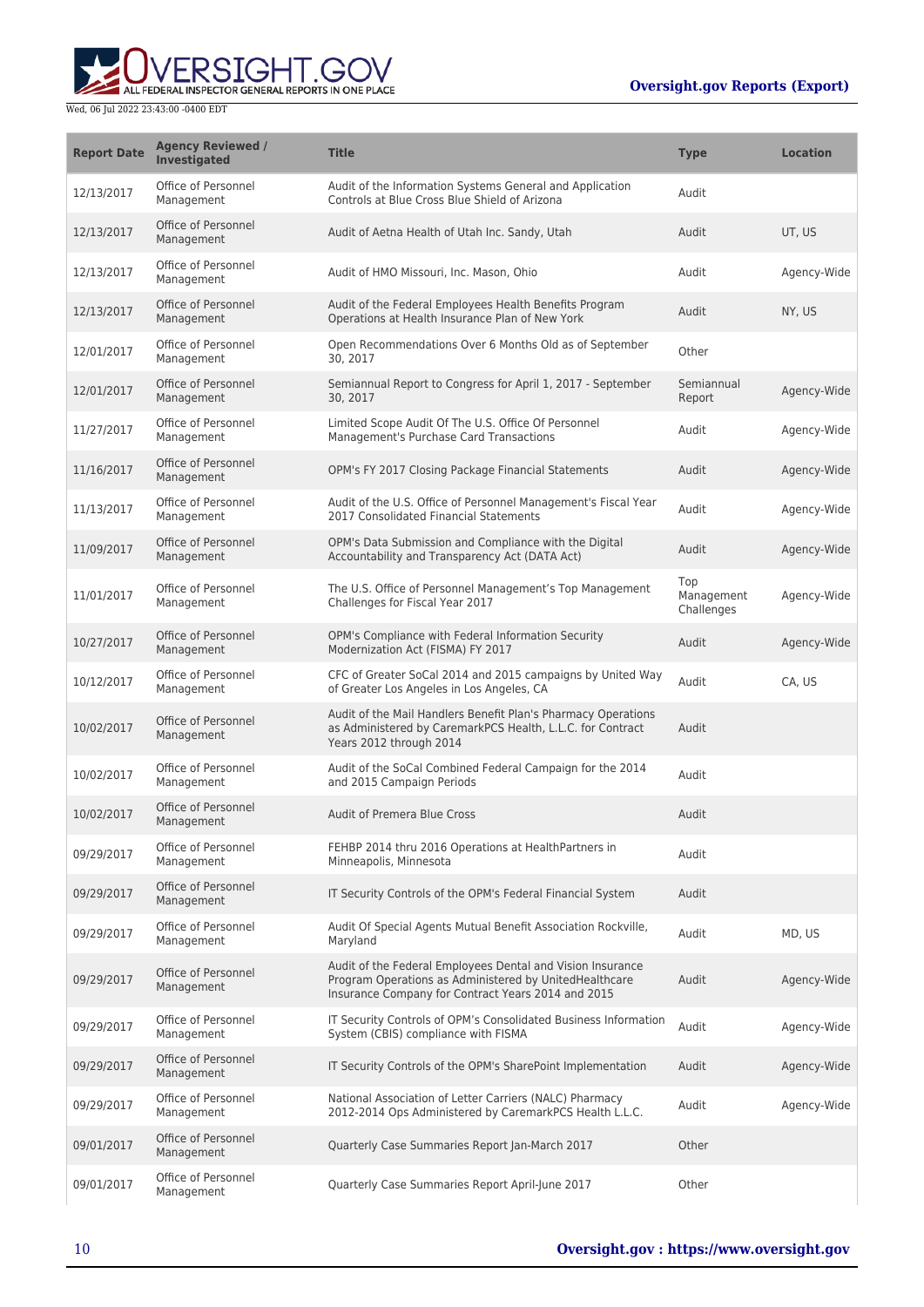

| <b>Report Date</b> | <b>Agency Reviewed /</b><br><b>Investigated</b> | <b>Title</b>                                                                                                                              | <b>Type</b>                | <b>Location</b> |
|--------------------|-------------------------------------------------|-------------------------------------------------------------------------------------------------------------------------------------------|----------------------------|-----------------|
| 08/15/2017         | Office of Personnel<br>Management               | Audit of Delta Dental's Federal Employees Dental Program's<br>Premium Rate Proposal for 2018                                              | Audit                      | Agency-Wide     |
| 08/09/2017         | Office of Personnel<br>Management               | Audit of the Federal Employees Dental and Vision Insurance<br>Program Premium Rate Proposal of GEHA Connection Dental<br>Federal for 2018 | Audit                      | Agency-Wide     |
| 07/27/2017         | Office of Personnel<br>Management               | Audit of BlueCross BlueShield of Rhode Island Providence,<br>Rhode Island                                                                 | Audit                      | RI, US          |
| 07/07/2017         | Office of Personnel<br>Management               | Audit of the U.S. Office of Personnel Management's Purchase<br>Card Program                                                               | Audit                      | Agency-Wide     |
| 06/30/2017         | Office of Personnel<br>Management               | Audit of the Information Systems General and Application<br>Controls at MVP Health Care                                                   | Audit                      | Agency-Wide     |
| 06/22/2017         | Office of Personnel<br>Management               | Evaluation Of The U.S. Office Of Personnel Management's<br>Conference Spending Reporting                                                  | Inspection /<br>Evaluation | Agency-Wide     |
| 06/21/2017         | Office of Personnel<br>Management               | Global Audit of Duplicate Claim Payments for Blue Cross and<br><b>Blue Shield Plans</b>                                                   | Audit                      | <b>US</b>       |
| 06/20/2017         | Office of Personnel<br>Management               | Audit of the U.S. Office of Personnel Management's Security<br>Assessment and Authorization Methodology                                   | Audit                      |                 |
| 06/05/2017         | Office of Personnel<br>Management               | Audit of Information Systems General and Application Controls<br>at Dean Health Plan                                                      | Audit                      | US              |
| 06/01/2017         | Office of Personnel<br>Management               | Semiannual Report to Congress October 1, 2016 - March 31,<br>2017                                                                         | Semiannual<br>Report       | Agency-Wide     |
| 05/30/2017         | Office of Personnel<br>Management               | Audit of Anthem Inc. Mason, Ohio                                                                                                          | Audit                      |                 |
| 05/11/2017         | Office of Personnel<br>Management               | Audit of the U.S. Office of Personnel Management's Fiscal Year<br>2016 Improper Payments Reporting                                        | Audit                      | Agency-Wide     |
| 05/01/2017         | Office of Personnel<br>Management               | Payroll AUPs FY 2017                                                                                                                      | Other                      |                 |
| 04/14/2017         | Office of Personnel<br>Management               | Audit of the Multi-State Plan Program Operations at Arkansas<br><b>Blue Cross Blue Shield</b>                                             | Audit                      | AR, US          |
| 04/07/2017         | Office of Personnel<br>Management               | Evaluation of the U.S. Office of Personnel Management's Insider<br>Threat Program                                                         | Inspection /<br>Evaluation | Agency-Wide     |
| 03/27/2017         | Office of Personnel<br>Management               | Audit of the Information Systems General and Application<br>Controls at Regence Blue Cross Blue Shield of Oregon                          | Audit                      | OR, US          |
| 02/28/2017         | Office of Personnel<br>Management               | Summaries of Recent OIG Investigations 2017-02-28                                                                                         | Other                      |                 |
| 02/27/2017         | Office of Personnel<br>Management               | Summaries of Recent OIG Investigations 2017-02-27                                                                                         | Other                      |                 |
| 02/22/2017         | Office of Personnel<br>Management               | Audit of the Federal Employees Health Benefits Program<br>Operations at Humana Health Plan, Inc. - Louisville, Kentucky                   | Audit                      | KY, US          |
| 02/22/2017         | Office of Personnel<br>Management               | Audit of the Federal Employees Health Benefits Program<br>Operations at QualChoice                                                        | Audit                      | US              |
| 02/16/2017         | Office of Personnel<br>Management               | Management Advisory Report - Digital Accountability and<br><b>Transparency Act Readiness Review</b>                                       | Other                      | Agency-Wide     |
| 01/31/2017         | Office of Personnel<br>Management               | Audit of Aging Refunds, Fraud Recoveries, and Medical Drug<br>Rebates for a Sample of BlueCross and/or BlueShield Plans                   | Audit                      | US              |
| 01/31/2017         | Office of Personnel<br>Management               | Audit of the Federal Employees Health Benefits Program<br>Operations at Aetna Open Access - Capitol Region                                | Audit                      | <b>US</b>       |
| 01/24/2017         | Office of Personnel<br>Management               | Audit of the Combined Federal Campaign of the National Capital<br>Area for the 2013 through 2015 Campaign Periods                         | Audit                      | <b>US</b>       |
| 01/24/2017         | Office of Personnel<br>Management               | Audit of the Information Systems General and Application<br>Controls at UnitedHealthcare                                                  | Audit                      | <b>US</b>       |
| 01/24/2017         | Office of Personnel<br>Management               | Audit of the Information Systems General and Application<br>Controls at Blue Shield of California                                         | Audit                      | CA, US          |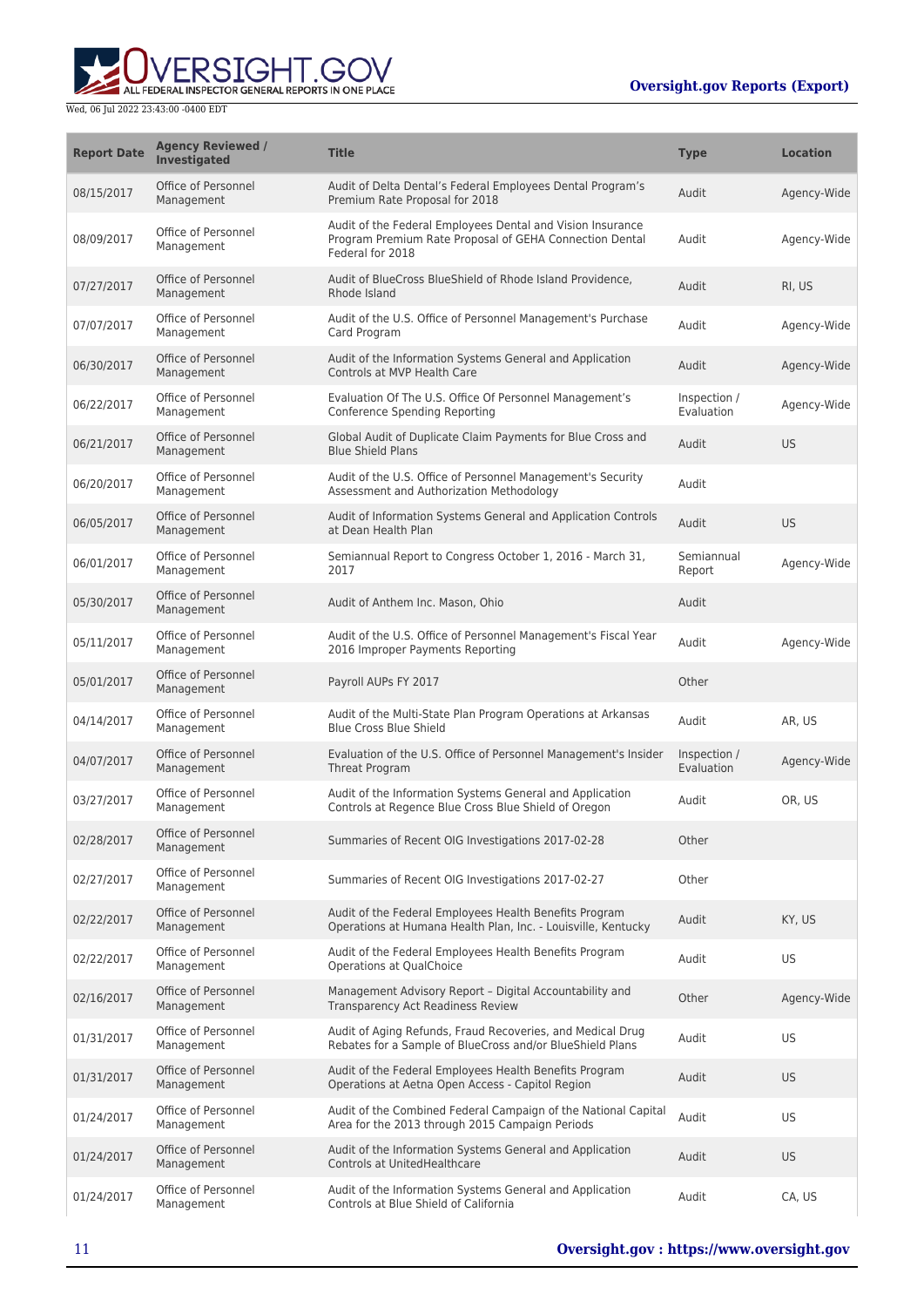

| <b>Report Date</b> | <b>Agency Reviewed /</b><br><b>Investigated</b> | <b>Title</b>                                                                                                                                                               | <b>Type</b>                     | <b>Location</b> |
|--------------------|-------------------------------------------------|----------------------------------------------------------------------------------------------------------------------------------------------------------------------------|---------------------------------|-----------------|
| 12/21/2016         | Office of Personnel<br>Management               | Audit of the Federal Employees Dental and Vision Insurance<br>Program Operations as Administered by United Concordia<br>Dental for Contract Years 2011 through 2013        | Audit                           | <b>US</b>       |
| 12/14/2016         | Office of Personnel<br>Management               | 2016 Investigative Peer Review Report                                                                                                                                      | Other                           | Agency-Wide     |
| 12/08/2016         | Office of Personnel<br>Management               | Management Alert - Status of the Multi-State Plan Program                                                                                                                  | Audit                           | Agency-Wide     |
| 12/01/2016         | Office of Personnel<br>Management               | Semiannual Report to Congress April 1, 2016 - September 30,<br>2016                                                                                                        | Semiannual<br>Report            | Agency-Wide     |
| 11/21/2016         | Office of Personnel<br>Management               | Audit of the Federal Employees Health Benefits Program<br>Operations at Humana CoverageFirst - Chicago                                                                     | Audit                           | IL, US          |
| 11/21/2016         | Office of Personnel<br>Management               | Audit of the Information Technology Security Controls of the<br>U.S. Office of Personnel Management's Federal Annuity Claims<br><b>Expert System</b>                       | Audit                           | Agency-Wide     |
| 11/16/2016         | Office of Personnel<br>Management               | Audit of the Office of Personnel Management's Fiscal Year 2016<br><b>Closing Package Financial Statements</b>                                                              | Audit                           | Agency-Wide     |
| 11/14/2016         | Office of Personnel<br>Management               | Audit of the Office of Personnel Management's Fiscal Year 2016<br><b>Consolidated Financial Statements</b>                                                                 | Audit                           | Agency-Wide     |
| 11/10/2016         | Office of Personnel<br>Management               | Audit of the Information Systems General and Application<br>Controls at Highmark BlueCross BlueShield                                                                      | Audit                           | <b>US</b>       |
| 11/10/2016         | Office of Personnel<br>Management               | Audit of Blue Cross and Blue Shield of North Carolina                                                                                                                      | Audit                           | NC, US          |
| 11/09/2016         | Office of Personnel<br>Management               | Federal Information Security Moderization Act Audit Fiscal Year<br>2016                                                                                                    | Audit                           | Agency-Wide     |
| 10/13/2016         | Office of Personnel<br>Management               | Web Application Security Review                                                                                                                                            | Audit                           | Agency-Wide     |
| 10/13/2016         | Office of Personnel<br>Management               | Multi-State Plan Program Operations at CareFirst BlueCross and<br>BlueShield of the District of Columbia                                                                   | Audit                           | DC, US          |
| 10/12/2016         | Office of Personnel<br>Management               | Fiscal Year 2016 Top Management Challenges                                                                                                                                 | Top<br>Management<br>Challenges | Agency-Wide     |
| 09/30/2016         | Office of Personnel<br>Management               | Summaries of Recent OIG Investigations 2016-09-30                                                                                                                          | Other                           |                 |
| 09/28/2016         | Office of Personnel<br>Management               | Summaries of Recent OIG Investigations 2016-09-28                                                                                                                          | Other                           |                 |
| 09/28/2016         | Office of Personnel<br>Management               | Audit of the Information Systems General and Application<br>Controls at Triple-S Salud, Inc.                                                                               | Audit                           |                 |
| 09/28/2016         | Office of Personnel<br>Management               | Audit of the American Postal Workers Union Health Plan's<br>Pharmacy Operations as Administered by Express Scripts<br>Holding Company for Contract Years 2012 through 2014 | Audit                           | US              |
| 09/28/2016         | Office of Personnel<br>Management               | Multi-State Plan Program Operations At Blue Cross Blue Shield<br>Of Texas                                                                                                  | Audit                           | TX, US          |
| 09/28/2016         | Office of Personnel<br>Management               | Evaluation of Retirement Services' Customer Service Function                                                                                                               | Inspection /<br>Evaluation      | Agency-Wide     |
| 09/23/2016         | Office of Personnel<br>Management               | Audit of the Federal Employees Health Benefits Program<br>Operations at HMO Health Ohio                                                                                    | Audit                           | OH, US          |
| 08/15/2016         | Office of Personnel<br>Management               | Audit of the Information Systems General and Application<br>Controls at Anthem Blue Cross Blue Shield                                                                      | Audit                           | US              |
| 08/15/2016         | Office of Personnel<br>Management               | Audit of BlueCross and BlueShield of Massachusetts                                                                                                                         | Audit                           | MA, US          |
| 08/12/2016         | Office of Personnel<br>Management               | Audit of Information Systems General and Application Controls<br>at Capital District Physicians' Health Plan                                                               | Audit                           | US              |
| 08/10/2016         | Office of Personnel<br>Management               | Audit of the Federal Employees' Group Life Insurance Program<br>as Administered by the Metropolitan Life Insurance Company<br>for Fiscal Years 2013 and 2014               | Audit                           | Agency-Wide     |